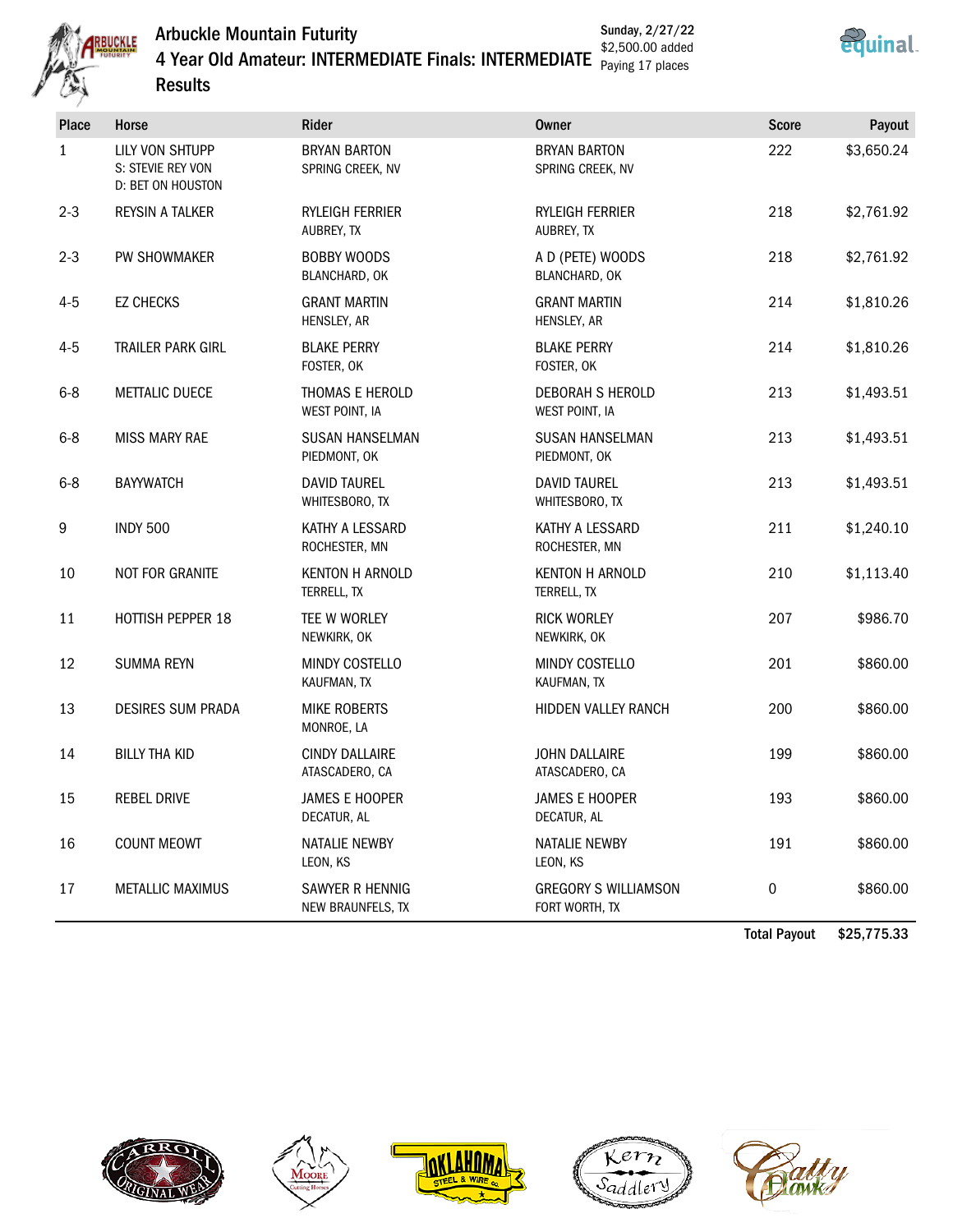

## Arbuckle Mountain Futurity 4 Year Old Amateur: INTERMEDIATE Finals: Int. Senior Results

Sunday, 2/27/22 Paying 5 places



| Place | Horse                      | <b>Rider</b>                             | Owner                                    | <b>Score</b> | Payout     |
|-------|----------------------------|------------------------------------------|------------------------------------------|--------------|------------|
|       | <b>METTALIC DUECE</b>      | THOMAS E HEROLD<br>WEST POINT, IA        | DEBORAH S HEROLD<br>WEST POINT, IA       | 213          | \$1,124.55 |
| 2     | <b>SUMMA REYN</b>          | MINDY COSTELLO<br>KAUFMAN, TX            | MINDY COSTELLO<br>KAUFMAN, TX            | 201          | \$937.13   |
| 3     | <b>REBEL DRIVE</b>         | JAMES E HOOPER<br>DECATUR, AL            | JAMES E HOOPER<br>DECATUR, AL            | 193          | \$749.70   |
| 4     | <b>STEVIES CURLY KITTY</b> | <b>TERRY D RANDALL</b><br>SCOTTSDALE, AZ | <b>TERRY D RANDALL</b><br>SCOTTSDALE, AZ |              | \$562.28   |
| 5     | <b>METALLIC LOCKET</b>     | <b>STEPHANIE L SHEEN</b><br>BANGS, TX    | <b>DAVE SHEEN</b><br>BANGS, TX           |              | \$374.85   |

Total Payout \$3,748.51









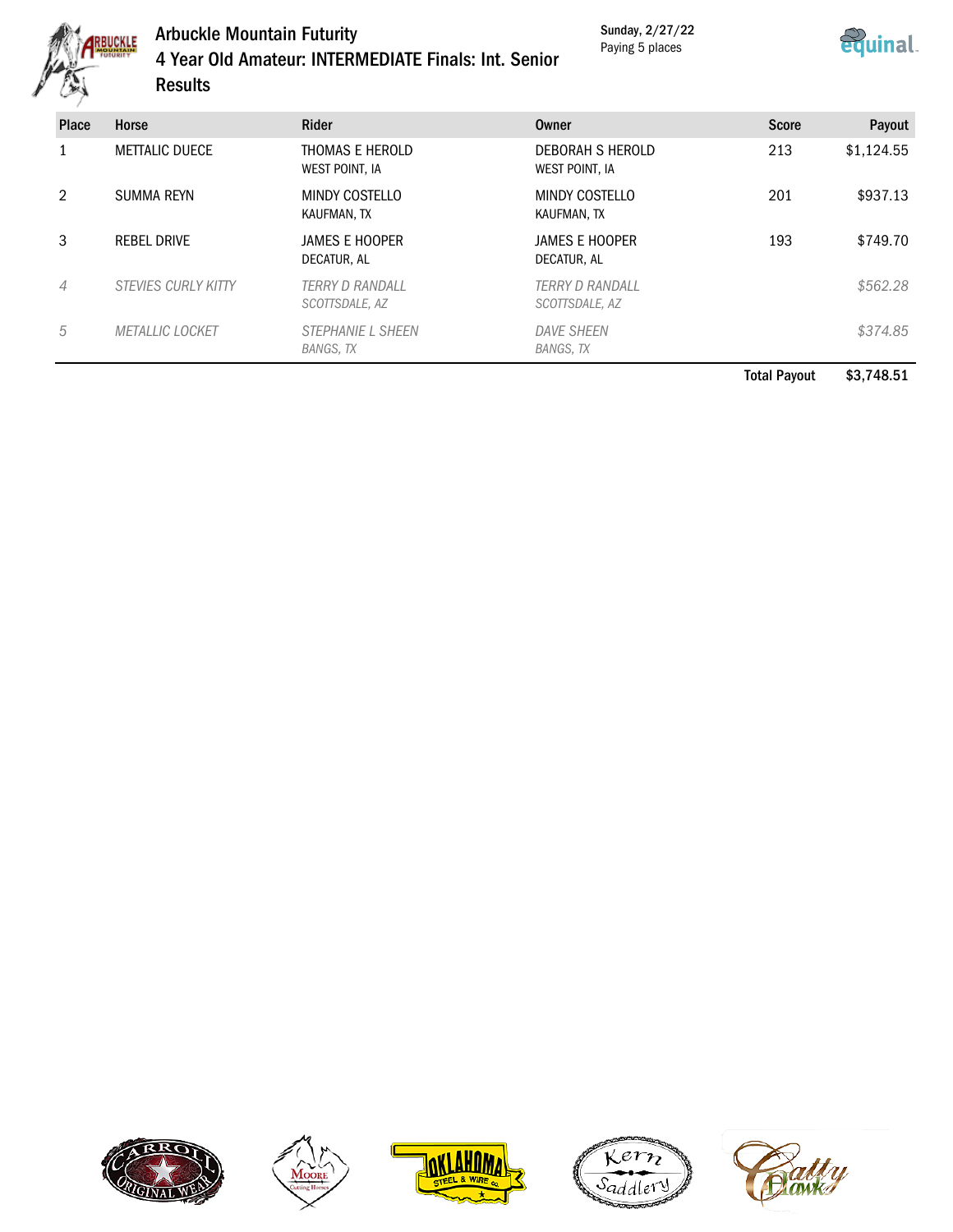

## Arbuckle Mountain Futurity 4 Year Old Amateur: INTERMEDIATE Finals: Int. Gelding Results

Sunday, 2/27/22 Paying 6 places



| <b>Place</b> | Horse                   | <b>Rider</b>                            | Owner                                         | <b>Score</b> | Payout     |
|--------------|-------------------------|-----------------------------------------|-----------------------------------------------|--------------|------------|
|              | <b>REYSIN A TALKER</b>  | <b>RYLEIGH FERRIER</b><br>AUBREY, TX    | <b>RYLEIGH FERRIER</b><br>AUBREY, TX          | 218          | \$1,455.30 |
| 2            | <b>EZ CHECKS</b>        | <b>GRANT MARTIN</b><br>HENSLEY, AR      | <b>GRANT MARTIN</b><br>HENSLEY, AR            | 214          | \$1,164.24 |
| 3            | <b>METTALIC DUECE</b>   | THOMAS E HEROLD<br>WEST POINT, IA       | DEBORAH S HEROLD<br>WEST POINT, IA            | 213          | \$873.18   |
| 4            | <b>INDY 500</b>         | KATHY A LESSARD<br>ROCHESTER, MN        | KATHY A LESSARD<br>ROCHESTER, MN              | 211          | \$582.12   |
| 5            | <b>BILLY THA KID</b>    | <b>CINDY DALLAIRE</b><br>ATASCADERO, CA | <b>JOHN DALLAIRE</b><br>ATASCADERO, CA        | 199          | \$436.59   |
| 6            | <b>METALLIC MAXIMUS</b> | SAWYER R HENNIG<br>NEW BRAUNFELS, TX    | <b>GREGORY S WILLIAMSON</b><br>FORT WORTH, TX | 0            | \$339.57   |

Total Payout \$4,851.00